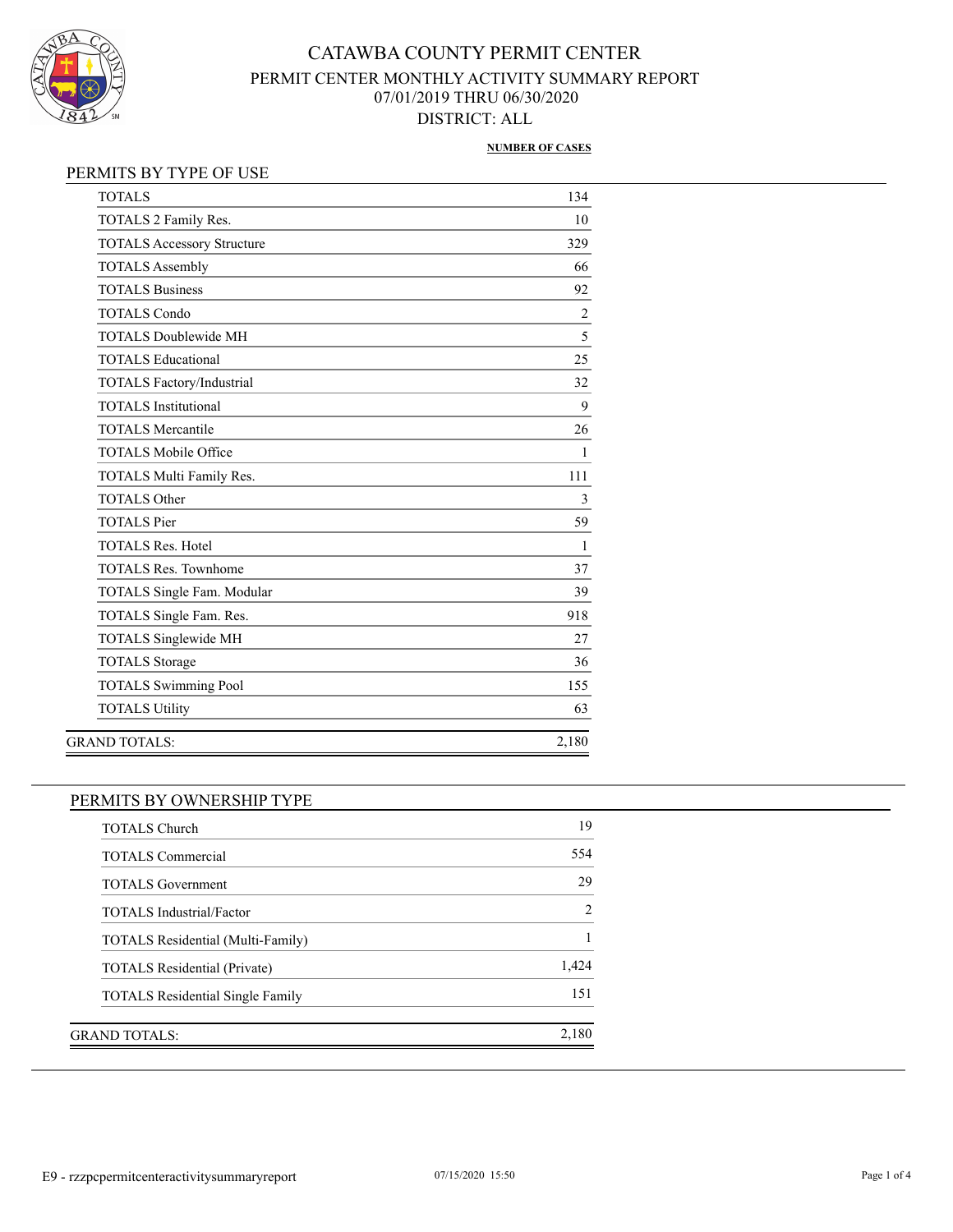

#### **NUMBER OF CASES**

| PERMIT ISSUED                   |        |
|---------------------------------|--------|
| <b>TOTAL Building ISSUED</b>    | 2,029  |
| <b>TOTAL Electrical ISSUED</b>  | 4,879  |
| <b>TOTAL Mechanical ISSUED</b>  | 2,970  |
| <b>TOTAL Mobile Home ISSUED</b> | 72     |
| <b>TOTAL Plumbing ISSUED</b>    | 1,247  |
| <b>TOTAL Sign ISSUED</b>        | 134    |
| <b>TOTAL PERMITS ISSUED:</b>    | 11,331 |

Number of Violation cases entered for Building Inspections

#### CAPITAL FEES BY FEE TYPE

| TOTAL 1" Water Connection/Tap Fee                  | 12  |
|----------------------------------------------------|-----|
| TOTAL 1" Water Connection/Tap Fee - 50%            | 4   |
| TOTAL 1.5" Water Connection/Tap Fee                |     |
| TOTAL 2" Water Connection/Tap Fee                  | 4   |
| TOTAL 2" Water Connection/Tap Fee - 50%            | 1   |
| TOTAL 3/4" Water Connection/Tap Fee                | 46  |
| TOTAL 3/4" Water Connection/Tap Fee - 50%          | 19  |
| TOTAL 8" Water Connection/Tap Fee                  |     |
| TOTAL Sewer Connection - 1" Water Supply/Tap Fee   | 3   |
| TOTAL Sewer Connection - 1.5" Water Supply/Tap Fee | 1   |
| TOTAL Sewer Connection - 2" Water Supply/Tap Fee   | 3   |
| TOTAL Sewer Connection - 3/4" Water Supply/Tap Fee | 19  |
| TOTAL Sewer Connection - 8" Water Supply/Tap Fee   |     |
| GRAND TOTAL                                        | 115 |

### PLAN REVIEW TOTALS SUMMARY

| <b>TOTALS Standard Plan Review</b> | 463 |  |
|------------------------------------|-----|--|
| <b>GRAND TOTALS:</b>               | 463 |  |
| PERMITS PLANNING & ZONING          |     |  |
| TOTALS Zoning Authorization (NR)   | 111 |  |
| TOTALS Zoning Authorization (R)    | 888 |  |
| <b>GRAND TOTALS:</b>               | 999 |  |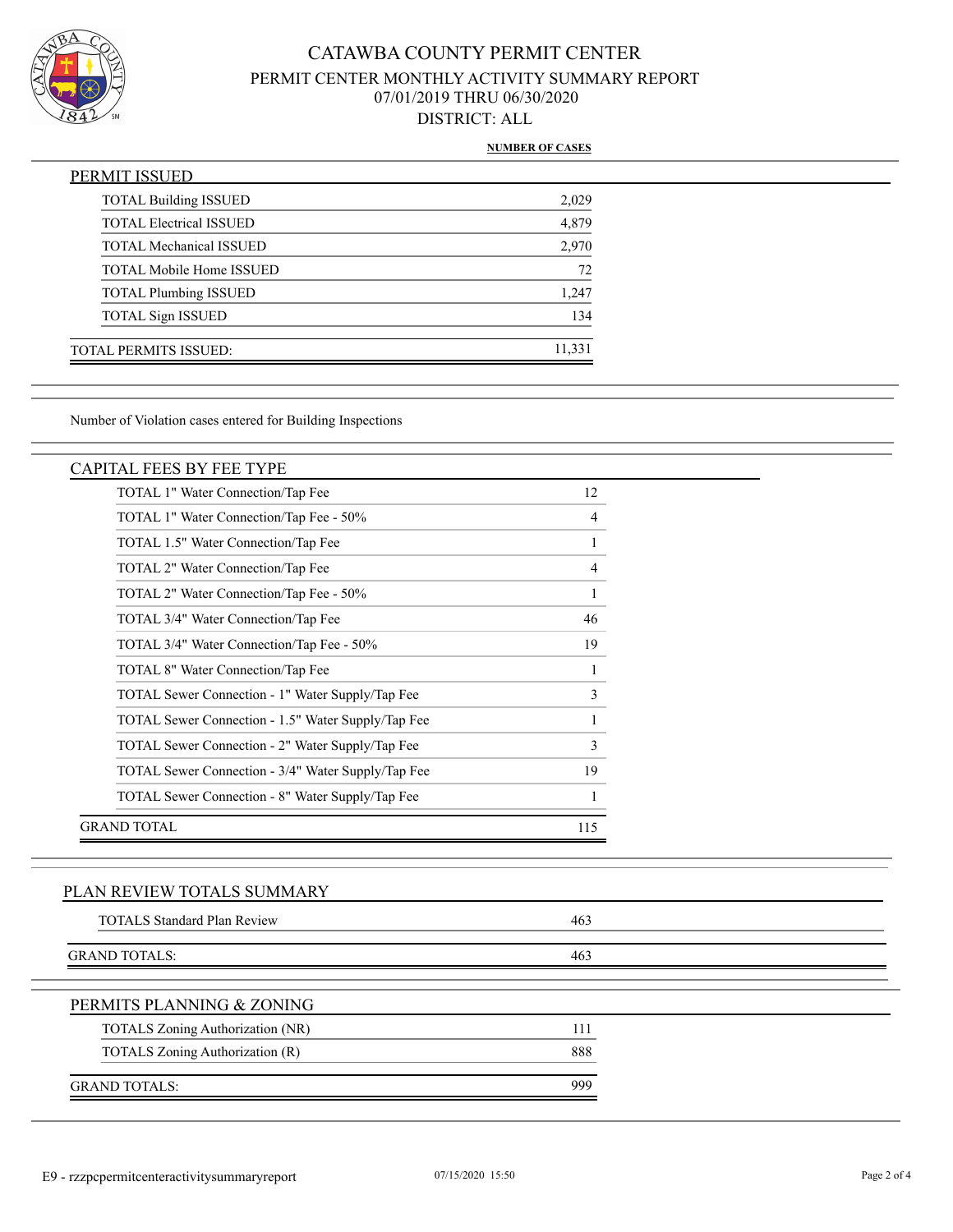

**NUMBER OF CASES**

| FIRE MARSHAL'S OFFICE           |  |
|---------------------------------|--|
| <b>TOTALS Fire Construction</b> |  |
|                                 |  |
| GRAND TOTALS:                   |  |

Maximum Occupany Certificates Issued

| <b>TOTALS Abandonment</b>             | 43  |
|---------------------------------------|-----|
| <b>TOTALS Building Permit Related</b> | 63  |
| TOTALS Change of Use                  |     |
| <b>TOTALS Client Request</b>          | 4   |
| <b>TOTALS</b> Expansion               | 97  |
| <b>TOTALS New Septic</b>              | 909 |
| <b>TOTALS New Well</b>                | 171 |
| <b>TOTALS Other</b>                   | 19  |
| <b>TOTALS Relocation</b>              | 47  |
| <b>TOTALS Repairs</b>                 | 338 |
| <b>TOTALS Replacement</b>             | 25  |

| PERMIT TYPES ENVIRONMENTAL HEALTH                     |       |             |  |
|-------------------------------------------------------|-------|-------------|--|
| <b>TOTALS</b> Authorization to Construct              | 553   |             |  |
| <b>TOTALS Existing System</b>                         | 67    |             |  |
| <b>TOTALS</b> Improvement                             | 416   |             |  |
| <b>TOTALS Operations Permit</b>                       | 437   |             |  |
| <b>TOTALS Well</b>                                    | 244   |             |  |
| <b>GRAND TOTALS:</b>                                  | 1,717 |             |  |
| Number of Water Sample Applications Processed         |       |             |  |
| Number of complaints entered for Environmental Health | 191   |             |  |
| Number and amount of swimming pool fees assessed      |       |             |  |
| Number and amount of tattoo artist permits issued     | 50    | \$26,550.00 |  |
| EROSION & SEDIMENT CONTROL                            |       |             |  |
| TYPE TOTALS Erosion Control (C)                       | 37    |             |  |
| <b>TYPE TOTALS Small Site Erosion Control</b>         | 349   |             |  |
| <b>GRAND TOTALS:</b>                                  | 386   |             |  |